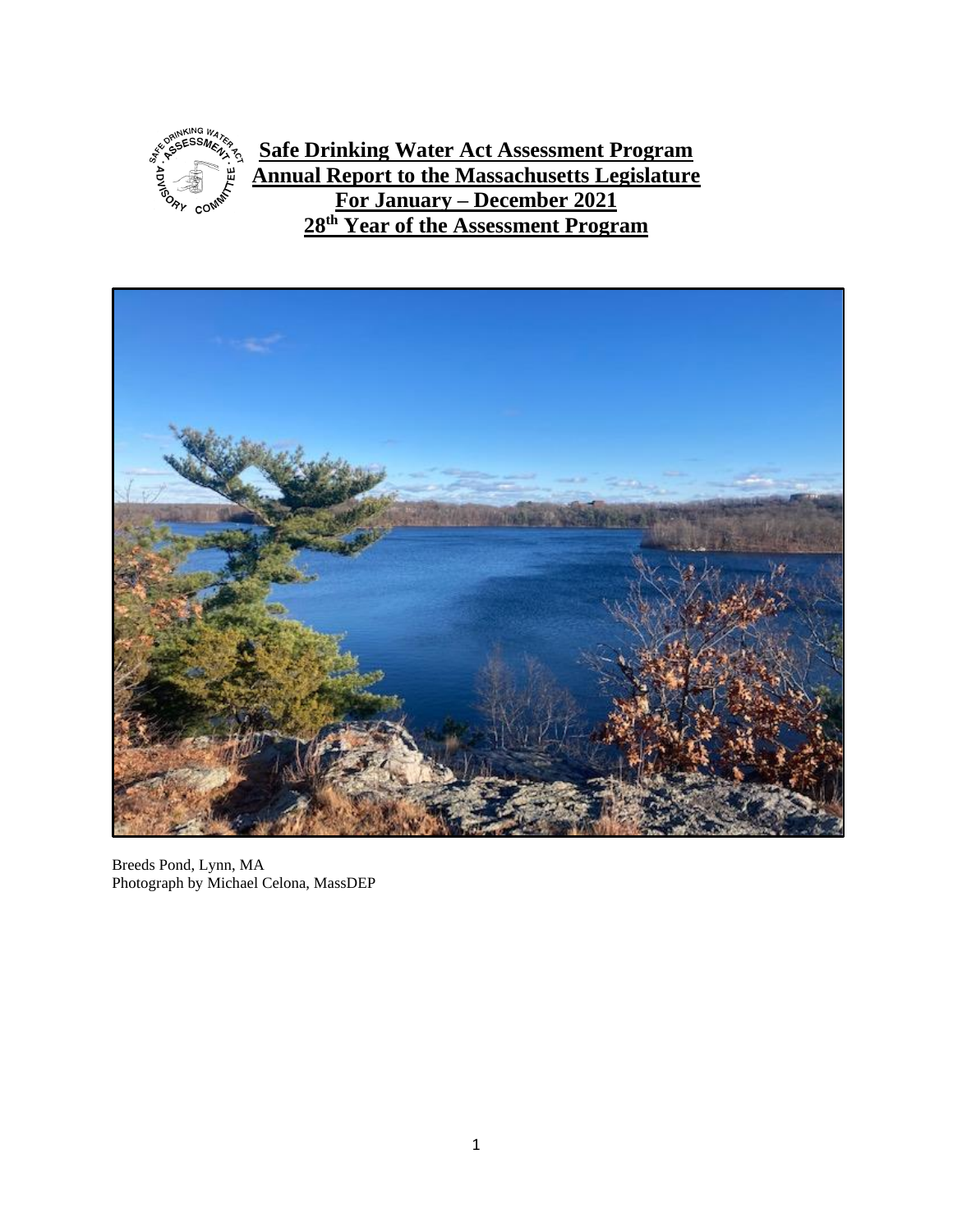

#### **Introduction**

Twenty-eight years ago, the Massachusetts Legislature established the Safe Drinking Water Act (SDWA) Assessment and a SDWA Assessment Advisory Committee to monitor the Massachusetts Department of Environmental Protection's (MassDEP) Assessment Program. Each year, the Advisory Committee is required to submit an update to the Legislature in the form of an Annual Report. The following Annual Report for calendar year 2021 provides an overview of the Assessment Program and the Advisory Committee and highlights program activities.

#### **The Safe Drinking Water Act Assessment Program**

The Safe Drinking Water Act Assessment is paid each year by the 6.5 million consumers of public water and is collected by the 1,657 Public Water Systems (PWS) in Massachusetts. The average cost to each consumer is 34 cents per year. For the Fiscal Year (FY) 2022 billing cycle, the Assessment Program is expected to generate revenue of approximately \$2.15 million.

The Assessment provides funds to MassDEP's Drinking Water Program (DWP) to maintain primacy for the federal SDWA. Primacy means that the SDWA is implemented by MassDEP, including all enforcement responsibilities, instead of by the federal government. By maintaining primacy, MassDEP ensures the safe production of drinking water at PWS while implementing state-specific programs that save consumers millions of dollars. The Assessment is also used as a state match for federal funds for the Drinking Water State Revolving Fund Set Aside Program, which provides significant technical assistance and grants to PWS.

We are pleased to report that according to EPA statistics compiled for the fourth quarter of 2021, 95.9% of Community PWS met all applicable health-based standards and 89.4% of the population served by Community PWS received drinking water that meets all applicable health based standards.

#### **The Safe Drinking Water Act Assessment Advisory Committee**

In 1993, as part of the Assessment Program, the Legislature formed a SDWA Assessment Advisory Committee to: 1) recommend an annual Assessment rate to MassDEP's Commissioner; 2) monitor the Assessment Program; 3) produce an annual report to the Legislature; and 4) conduct public meetings to discuss their work. The members of the Advisory Committee provide advice and recommendations on the DWP's technical and compliance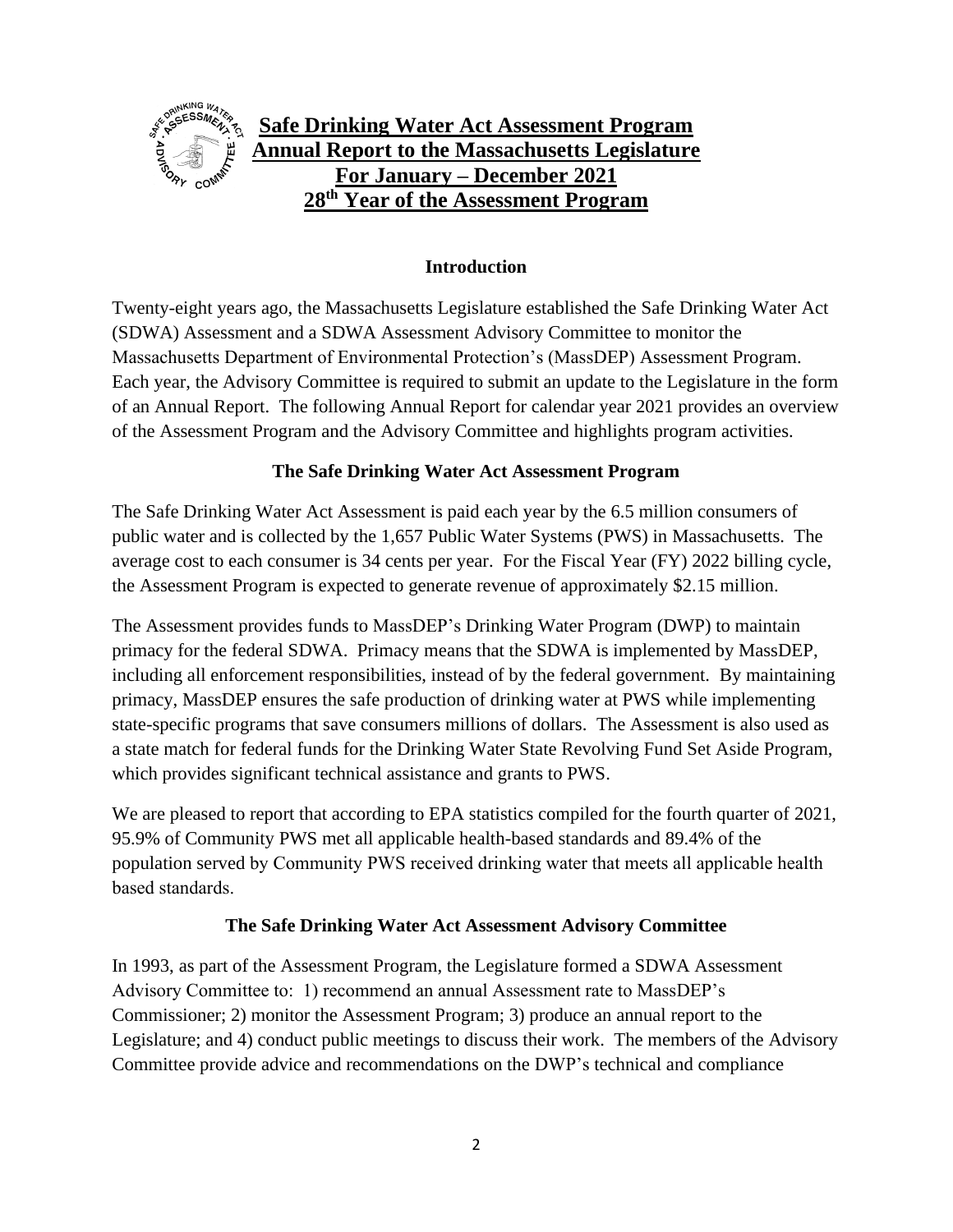assistance and outreach programs to PWS and others. A list of Committee members is provided on page five.

# **Examples of MassDEP Resources for PWS**

# **Trainings**

The DWP produced a new 13-minute video with in-house staff that describes the Program's roles and responsibilities to protect Massachusetts public water supplies. The video is based on a written guide developed for staff. While DWP administers over 50 Safe Drinking Water Act Programs, the video also describes the technical assistance and outreach, trainings, public notice requirements and transparency that are companion programs that increase compliance and reduce enforcement at PWS and protect public health. The video is posted on MassDEP's YouTube page at [https://www.youtube.com/watch?v=kZbKpdjtVTA.](https://www.youtube.com/watch?v=kZbKpdjtVTA)

DWP staff conduct virtual and in-person trainings for PWS on regulations, compliance assistance and emerging topics and award no-cost Training Contact Hours to eligible attendees. Trainings are posted in DWP's bi-weekly e-newsletter *In The Main*. Email [program.director](mailto:program.director-dwp@mass.gov)[dwp@mass.gov](mailto:program.director-dwp@mass.gov) to be added to the *In The Main* interested parties distribution list.

The DWP also maintains a training calendar for PWS to assist certified operators with maintaining their Massachusetts professional licenses The calendar can be downloaded to a cellphone and is posted at [https://www.mass.gov/service-details/trainings-for-public-water](https://www.mass.gov/service-details/trainings-for-public-water-system-operators)[system-operators.](https://www.mass.gov/service-details/trainings-for-public-water-system-operators)

#### **Timely Information and Updates**

The DWP develops timely updates for posting on their web pages. Examples include: **Per- and Polyfluoroalkyl Substances (PFAS) Program** - [https://www.mass.gov/info](https://www.mass.gov/info-details/per-and-polyfluoroalkyl-substances-pfas)[details/per-and-polyfluoroalkyl-substances-pfas.](https://www.mass.gov/info-details/per-and-polyfluoroalkyl-substances-pfas)

**Lead in Schools Program** - [https://www.mass.gov/assistance-program-for-lead-in-school](https://www.mass.gov/assistance-program-for-lead-in-school-drinking-water)[drinking-water.](https://www.mass.gov/assistance-program-for-lead-in-school-drinking-water)

**Lead and Copper Rule Revisions** - [https://www.mass.gov/service-details/lead-and-copper-rule](https://www.mass.gov/service-details/lead-and-copper-rule-revised-requirements)[revised-requirements.](https://www.mass.gov/service-details/lead-and-copper-rule-revised-requirements)

# **Cybersecurity Support**

An emerging topic of concern is cyber threats. The DWP continues to conduct trainings, alerts and bi-weekly information for PWS to help prevent cyber attacks that have the capability to disrupt water system operations and interfere with the distribution of public drinking water. DWP staff has also developed six posters, to date, available at [https://www.mass.gov/info](https://www.mass.gov/info-details/public-drinking-water-system-operations#cybersecurity-)[details/public-drinking-water-system-operations#cybersecurity-](https://www.mass.gov/info-details/public-drinking-water-system-operations#cybersecurity-), on cybersecurity topics that PWS can use to train their staff.

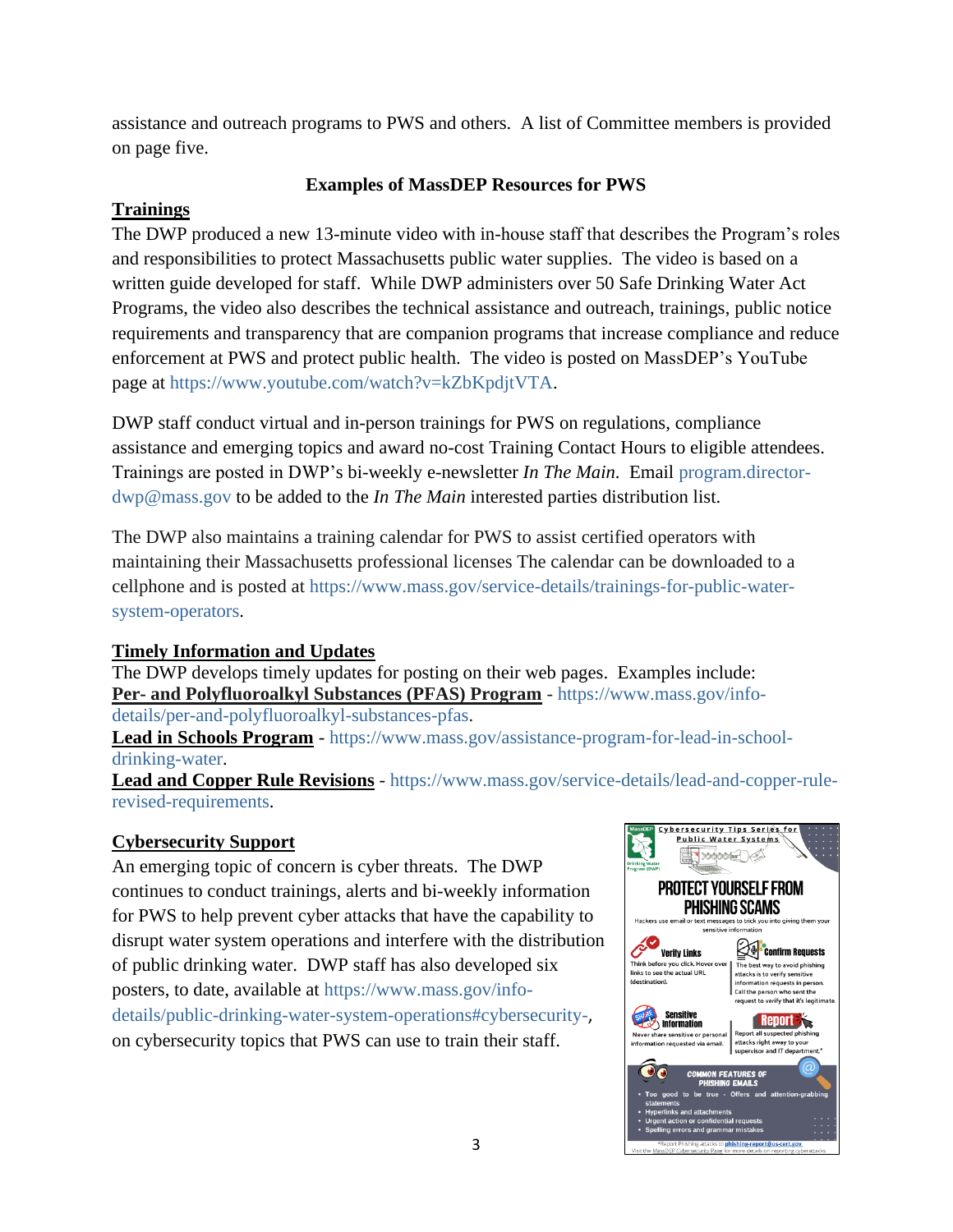# **Funding**

MassDEP is and will continue to take full advantage of all available federal funds, including the Bipartisan Infrastructure Law (BIL) and the American Rescue Plan Act (ARPA) funding. See information at [https://www.mass.gov/info-details/massdep-covid-19-resources-for-water](https://www.mass.gov/info-details/massdep-covid-19-resources-for-water-suppliers-and-wastewater-operators)[suppliers-and-wastewater-operators](https://www.mass.gov/info-details/massdep-covid-19-resources-for-water-suppliers-and-wastewater-operators). These funds will be distributed through the Clean Water Trust's State Revolving Loan Fund, a competitive program that provides loans and grants to finance water infrastructure projects to help community PWS comply with federal and state drinking water requirements. For more about the SRF program, go to [https://www.mass.gov/service-details/srf-drinking-water-program.](https://www.mass.gov/service-details/srf-drinking-water-program)

MassDEP is also taking full advantage of The Water Infrastructure Improvements for the Nation Act (WIIN Act) Grant Programs for [small, underserved, and disadvantaged communities,](https://www.epa.gov/dwcapacity/water-infrastructure-improvements-nation-act-wiin-act-grant-programs#small) [lead](https://www.epa.gov/dwcapacity/water-infrastructure-improvements-nation-act-wiin-act-grant-programs#lead)  [testing in school and child care facilities and](https://www.epa.gov/dwcapacity/water-infrastructure-improvements-nation-act-wiin-act-grant-programs#lead) [reducing lead in drinking water.](https://www.epa.gov/dwcapacity/water-infrastructure-improvements-nation-act-wiin-act-grant-programs#reducing)

The Drinking Water Supply Protection Grant Program continues to provide funds to eligible PWS for the purchase of land and conservation restrictions for water supply protection. PWS are encouraged to work with local land trusts and watershed organizations to apply for funding. More information is posted at [https://www.mass.gov/service-details/drinking-water-supply](https://www.mass.gov/service-details/drinking-water-supply-protection-grant-program)[protection-grant-program.](https://www.mass.gov/service-details/drinking-water-supply-protection-grant-program)

Programs to fund energy efficiency at PWS are posted at [https://www.mass.gov/lists/energy](https://www.mass.gov/lists/energy-efficiency-at-water-utilities)[efficiency-at-water-utilities.](https://www.mass.gov/lists/energy-efficiency-at-water-utilities)

#### **Assessment Program Rate Structure for FY23**

The Assessment Program rate structure for FY23 remains the same as for FY22. The bills for FY23 will be mailed to all PWS in December 2022.

- \$9.50 per million gallons of water used by PWS with meters
- Minimum bill for metered PWS is \$50
- Flat rate of \$50 for unmetered PWS serving up to 101
- Flat rate of \$100 for unmetered PWS serving 101 through 200
- Flat rate of \$250 for unmetered PWS serving 201 through 899
- Unmetered PWS serving 900 or more pay a rate based on an average water use

The Advisory Committee supports the use of Assessment funds by the DWP and recommends the Legislature provide additional funding to increase staffing levels to improve upon programs to protect public health and support PWS with their essential work. For more information about the Assessment Program or the Committee's work, contact MassDEP's Drinking Water Program at [program.director-dwp@mass.gov.](mailto:program.director-dwp@mass.gov)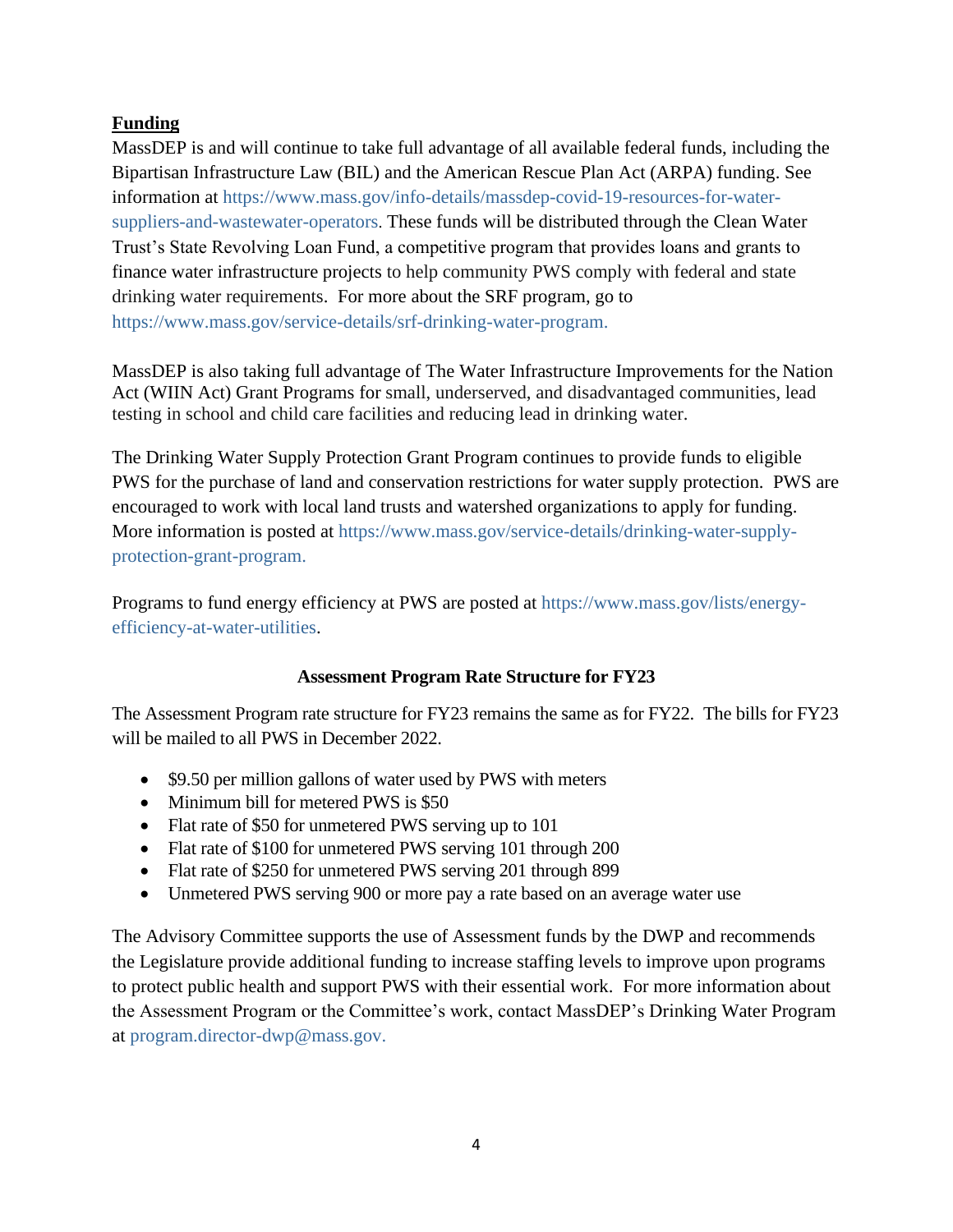#### **Members of the Safe Drinking Water Act Assessment Advisory Committee – 2021**

The following list provides the name, organization represented, affiliation, and year of appointment for the members of the Safe Drinking Water Act Assessment Advisory Committee.

- Neal Merritt, Chair, *Rural Water Systems*, Plymouth County Water Works Association, 2008
- David Condrey, Vice Chair, *Non-profit Association Representing Investor-owned Water Companies*, National Association of Water Companies, 2011
- Elizabeth Ainsley Campbell, an *Environmental Agency,* Nashua River Watershed Association, 2002
- Thomas Holder, a *New England Regional Water Works Association,* New England Water Works Association, 2013
- David Masciarelli, an *Environmental Agency*, Canoe River Aquifer Advisory Committee, 2013
- Blake Lukis, *a Massachusetts Statewide Water Works Non-Profit Association*, Massachusetts Water Works Association, 2015
- Sean Osborne, *an Organization Representing Industry*, OSD Environmental Services LLC, 2015
- Rebekah McDermott, a *Regional Water Works Assoc.,* Western Mass. Water Works Assoc., 2016
- Marcis Kempe, *MassDEP Designee*, 2017
- Ariela Lovett, *Massachusetts Municipal Association*, 2019
- James Starbard, *an Organization Representing Non-Community Water Suppliers*, Rural Community Assistance Program, 2019

### **In addition, non-voting alternates for the Committee include:**

- Jennifer Pederson, Executive Director, Massachusetts Water Works Association
- Kirsten King, Executive Director, New England Water Works Association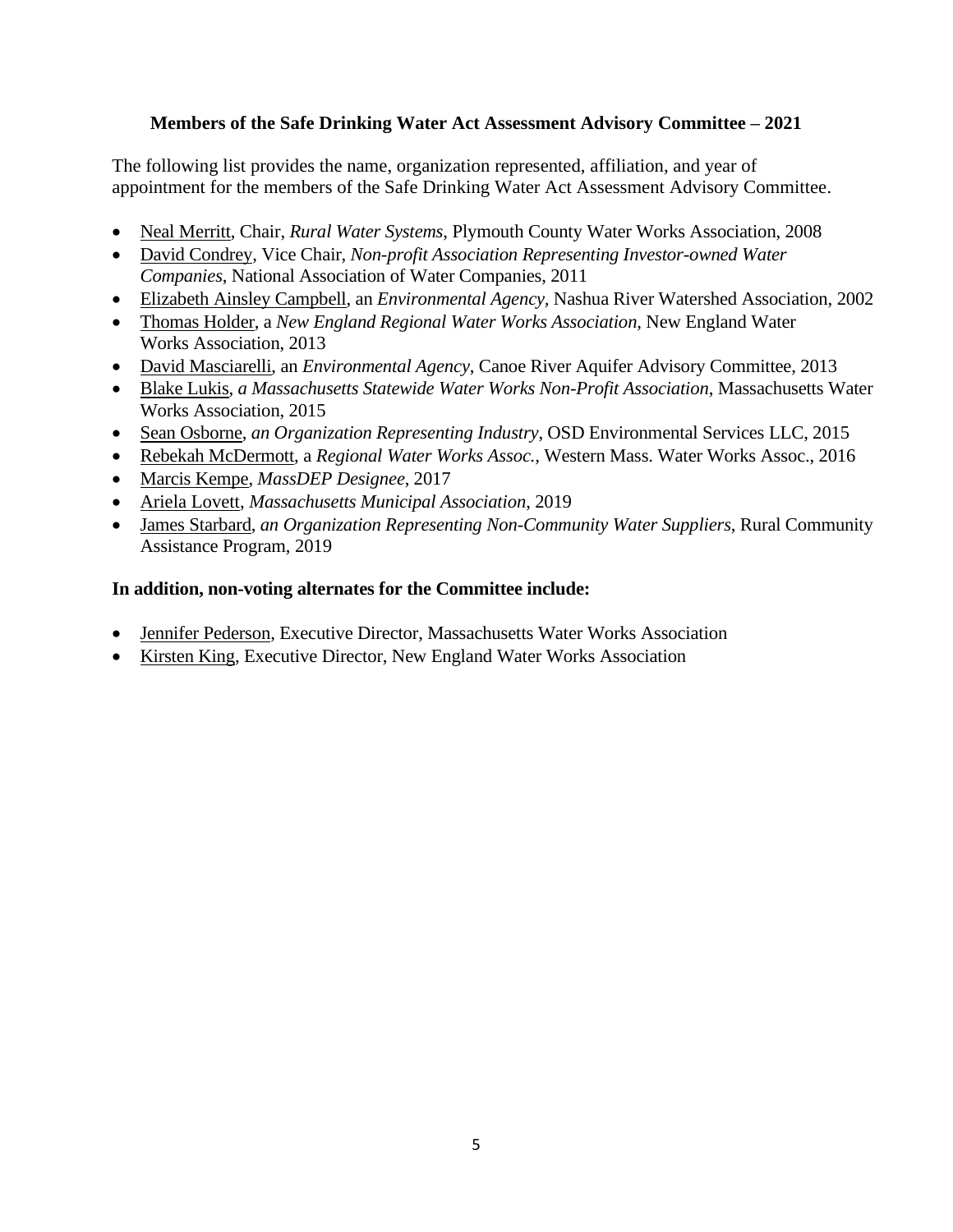#### **Massachusetts Department of Environmental Protection ACCOMPLISHMENTS SUPPORTED BY THE SAFE DRINKING WATER ACT ASSESSMENT January 1 through December 31, 2021**



# **Protect Public Health through Compliance Reviews**

- Reviewing a new three-year (2020-2023) cycle of the Water Quality Monitoring Waiver Program.
	- o Public Water Systems (PWS) submitting a waiver application: 334 at 868 sources of drinking water. Monitoring waiver applications submitted by compound: Inorganics 787; Perchlorate 789; Synthetic organics 755; Volatile organics 677.
- Approved watershed protection programs for 29 reservoirs with disinfection log credit.
- Approved watershed protection programs for 6 reservoirs with filtration waivers.
- Maintained incentives for developing local wellhead and surface water protection plans.
- Issued 23 wellhead protection reviews and compliance updates.
- Reviewed 3 proposed easements and MOUs for compliance with Zone I regulations.
- Reviewed 3 proposed conservation restrictions to protect hundreds of acres of land for drinking water supplies.
- Reviewed and ranked 7 Drinking Water Supply Protection Grant Program applications.
- Reviewed and ranked 30 grant applications for the Design and Planning of PFAS Treatment and 18 grant applications for Interim Measures to address PFAS contamination from PWS.
- Registered 10 new Public Water Systems (PWS).
- Registered 19 existing Public Water Systems (PWS) that were previously unregulated.
- Reviewed and/or approved several new large capacity public water sources.
- Reviewed and approved Cross Connection Control Plans for 10 non-community PWS.
- Issued 101 Cross Connection Surveyors/Testers Certificates.
- Reviewed and approved 9 new technologies for use with drinking water.
- Entered 3 permit applications into MassDEP's permit management system.
- Conducted 335 sanitary surveys which included technical and compliance assistance.
- Conducted inspections at 6 public surface water systems that have waivers from filtration.
- Held regular coordination meetings with the Massachusetts Water Resources Authority and the EPA - conducted compliance reviews, evaluated water quality reports and trends.
- Conducted regular meetings of the DWP Drinking Water Filtration/Treatment Committee.
- Conducted 23 Capacity Reviews for Drinking Water State Revolving Fund applicants
- Reviewed 4 Water Supply Business Plans during the New Source Approval process.
- Assisted the Mass. Dept. of Public Health at water bottlers and ice makers' facilities.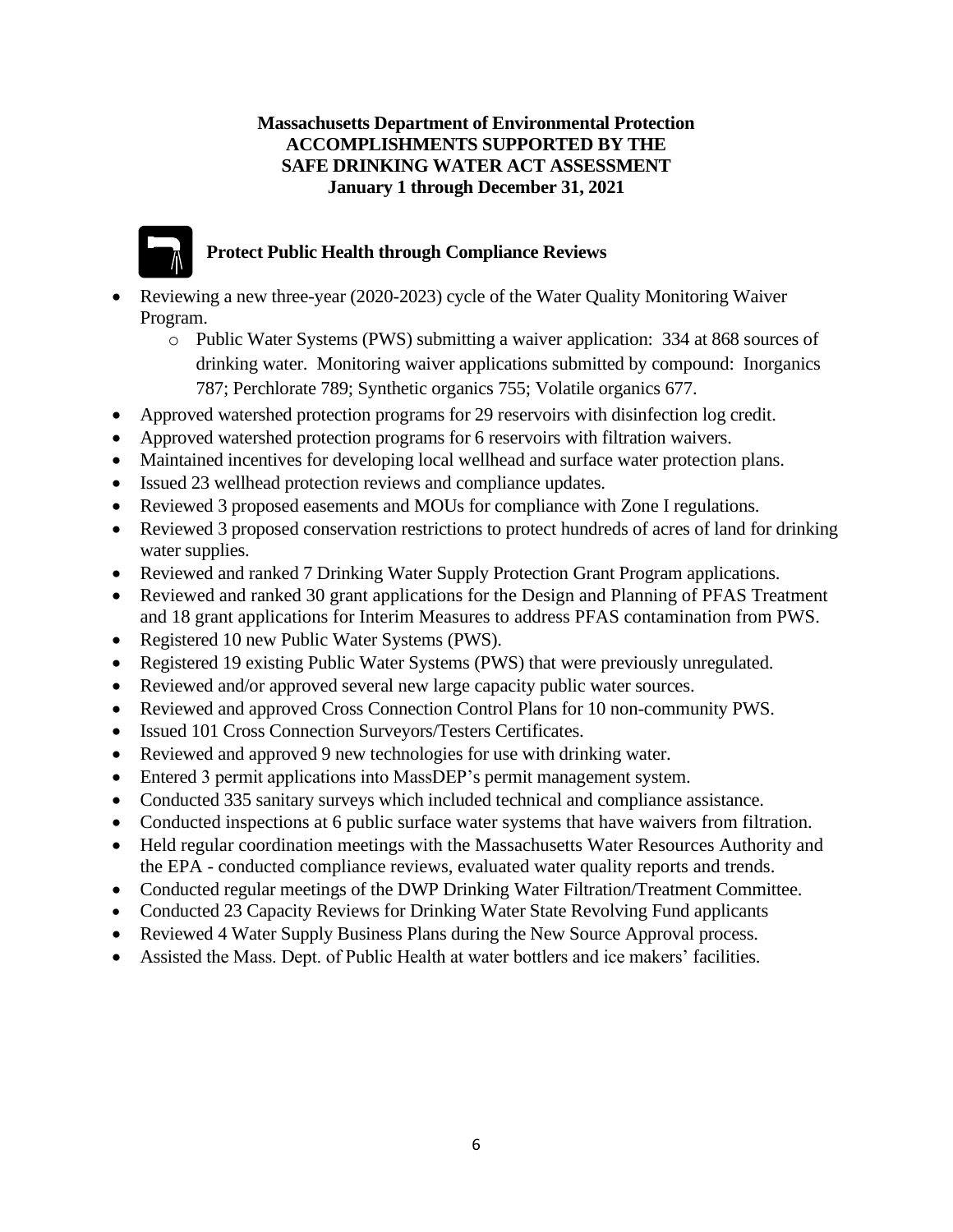

# **Save Money for Consumers with Compliance Assistance**

- Supported technical assistance to K-12 schools, early education and care facilities, Boards of Health, Plumbing Inspectors, PWS and the public on lead and copper in drinking water.
- Continued to implement the Wellhead Protection Program to provide compliance and technical assistance.Assisted 15 municipalities or PWS with wellhead protection issues.
- Field verified 16 watershed and/or tributary delineations for reservoirs and updated Geographic Information Systems (GIS) maps.
- Completed 74 hydrogeologic reviews for the MassDEP.
- Continued technical support of the bulk upload tool for laboratories to submit drinking water quality sampling results on-line.
- Completed an enhancement of the bulk upload tool for laboratories that includes PFAS reporting, released in September 2021.
- Provided compliance assistance for Statistical Reporting, Ground Water under the Influence, Consumer Confidence, Cross Connection, Certified Operator and Source Water Protection.
- Captured the 11<sup>th</sup> year of electronic Annual Statistical Reporting (e-ASR).
- Continued improving the e-ASR for the next reporting year.
- Provided over 300 instances of Source Water Protection technical assistance.
- Continued sending biweekly Program Director emails to PWS with regulatory reminders, trainings, etc., and separate emails with timely info about the Lead & Copper Rule, Lead in School Drinking Water, Per- and polyfluoroalkyl substances (PFAS) and grant opportunities.
- Maintained an on-line template for PWS to use for Consumer Confidence Report (CCR) compliance, updated support materials and emailed CCR reminder e-postcards.
- Notified new community water systems of CCR requirements for 2021.
- Reviewed 520 CCRs, provided Technical Assistance Reports and tracked CCR compliance. Posted sample schedules and Certificates of Registration for all PWS and CCRs for Transient, Non-Community (TNC) and Non-Transient, Non-Community (NTNC) PWS.
- Provided compliance assistance to PWS for the Unregulated Contaminant Monitoring Rule.
- Continued to offer free training programs for small system operators through an EPA grant.
- Continued the implementation of the Capacity Development Program which provides financial, managerial, and technical assistance to small PWS.
- Reviewed the technical, financial, and managerial operations of 167 community and nontransient non-community and 82 transient non-community PWS.
- Reviewed 3 Underground Injection Control (UIC) registration applications.
- Assisted Boards of Health on private well matters.
- Helped PWS write watershed protection plans and local water supply bylaws.
- Submitted the Annual Operator Certification Report to the U.S. Environmental Protection Agency (EPA).
- Gave three Boards of Health one-on-one assistance with well drilling requirements.
- Met with Boards of Health to educate them about PFAS contamination of groundwater and solicit private well owners to sample their wells for free through UMass program.
- Assisted well drillers at the 2-day New England Water Works Association (NEWWA) Exposition.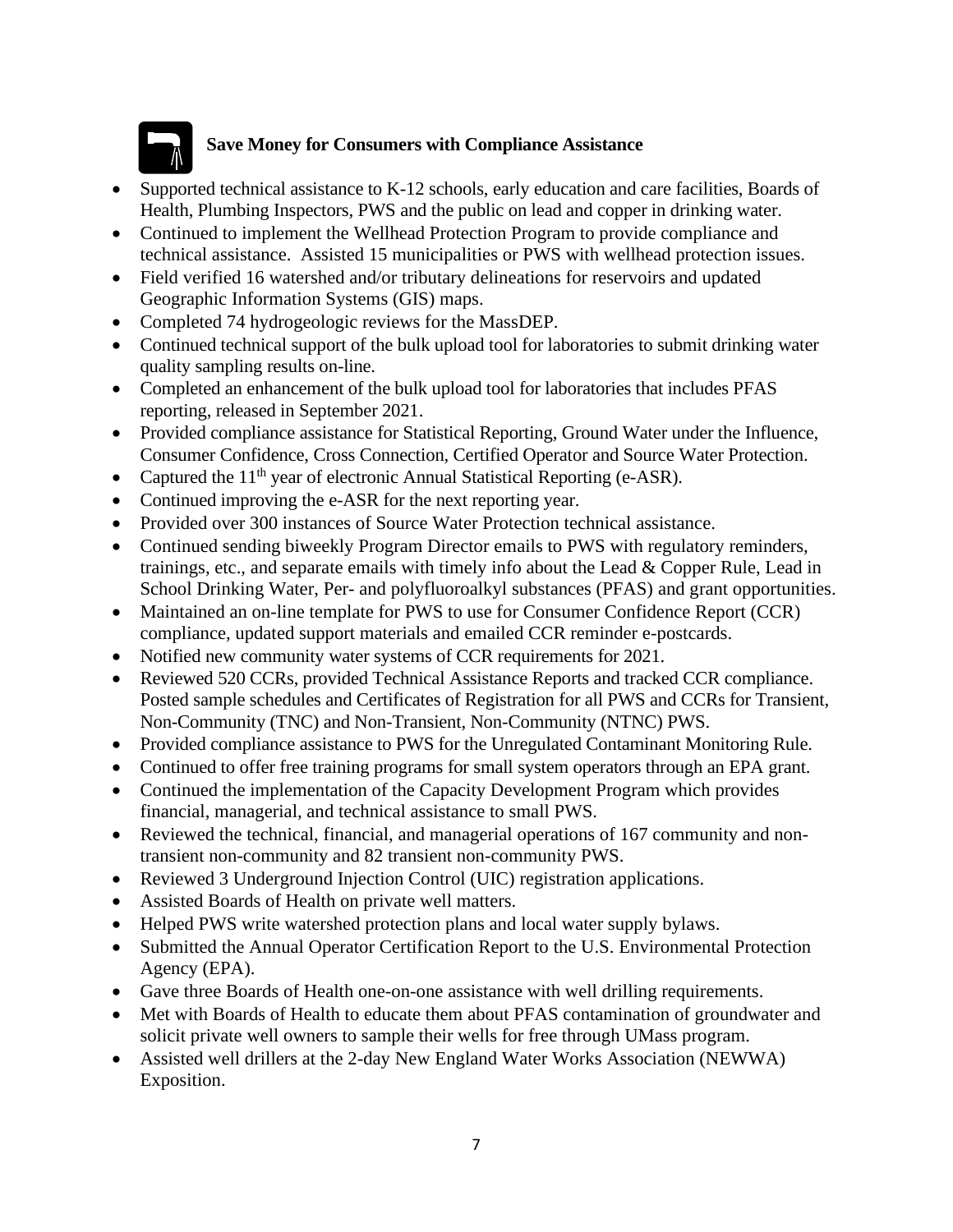- The implementation work for 90 PWS under the Long Term 2 (LT2) Enhanced Surface Water Treatment Rule has been completed for all schedules (1-4).
- Identified 628 technical, financial, and managerial deficiencies during sanitary surveys.

# **Support Public Water Suppliers with Technical Assistance and Training**

- Provided weekly, biweekly and monthly COVID-19 virtual meetings with Commissioner Suuberg.
- Provided virtual training on the new MA PFAS regulation.
- Distributed fact sheets, guidance documents, and other technical assistance materials.
- Continued to improve web pages for access by PWS, town officials, the public and others.
- Provided materials for statewide Board of Health workshops as requested.
- Sent annual package to Boards of Health to support their role in protecting drinking water and to update them on drinking water issues.
- Delivered Drinking Water Program presentations to regional water works organizations.
- Worked with the Office of the State Geologist and United States Geological Survey (USGS) on geological studies relative to ground water.
- Presented 110 excellence in compliance awards, 53 Honorable Mentions, seven nominated awards and one award to an individual Board member during 2021 for calendar year 2020.
- The Board of Certification of Operators of Drinking Water Supply Facilities approved 75 training courses. It should be noted that due to COVID-19 the Board of Certification has approved on-line training. This is a short list of new topics.
	- o Water Supply COVID19
	- o Water Resources Sustainability
	- o Regulatory Update and Risk & Resiliency Assessment
	- o Iron & Manganese, Treatment Facilities O&M, ERP Updates
	- o PFAS in Drinking Water and the New Regulations
	- o Information Technology & Asset Management
	- o Pandemic Table Top Virtual
- Provided instructors for 7 NEWWA Backflow Tester and Cross Connection Survey classes.
- Provided 1 instructor for 2 NEWWA Hydrogeology/Source Approval classes.
- Provided 2 instructors for the Mass. Health Officers' Association regional conferences.
- Provided technical assistance on CCCP to PWSs, 336 by e-mails and 53 by phone.
- Maintained online training videos for PWS at [https://goo.gl/Xhw4br.](https://goo.gl/Xhw4br)
- Maintained a Drinking Water Program Training Calendar with information on courses and conferences from MassDEP and other sources. PWS and others can download the calendar and receive automatic updates.
- Provided expertise to MassDEP's Bureau of Waste Site Cleanup and Title 5 and Groundwater Discharge programs for consistency with Drinking Water Program regulations.
- Provided expertise to the USGS Climate Response Network.
- Collaborated with the USGS to measure monthly water level readings throughout the state.
- Provided speakers and operator training on Mass. drinking water topics at local and regional water works events and for the Massachusetts Rural Water Association.